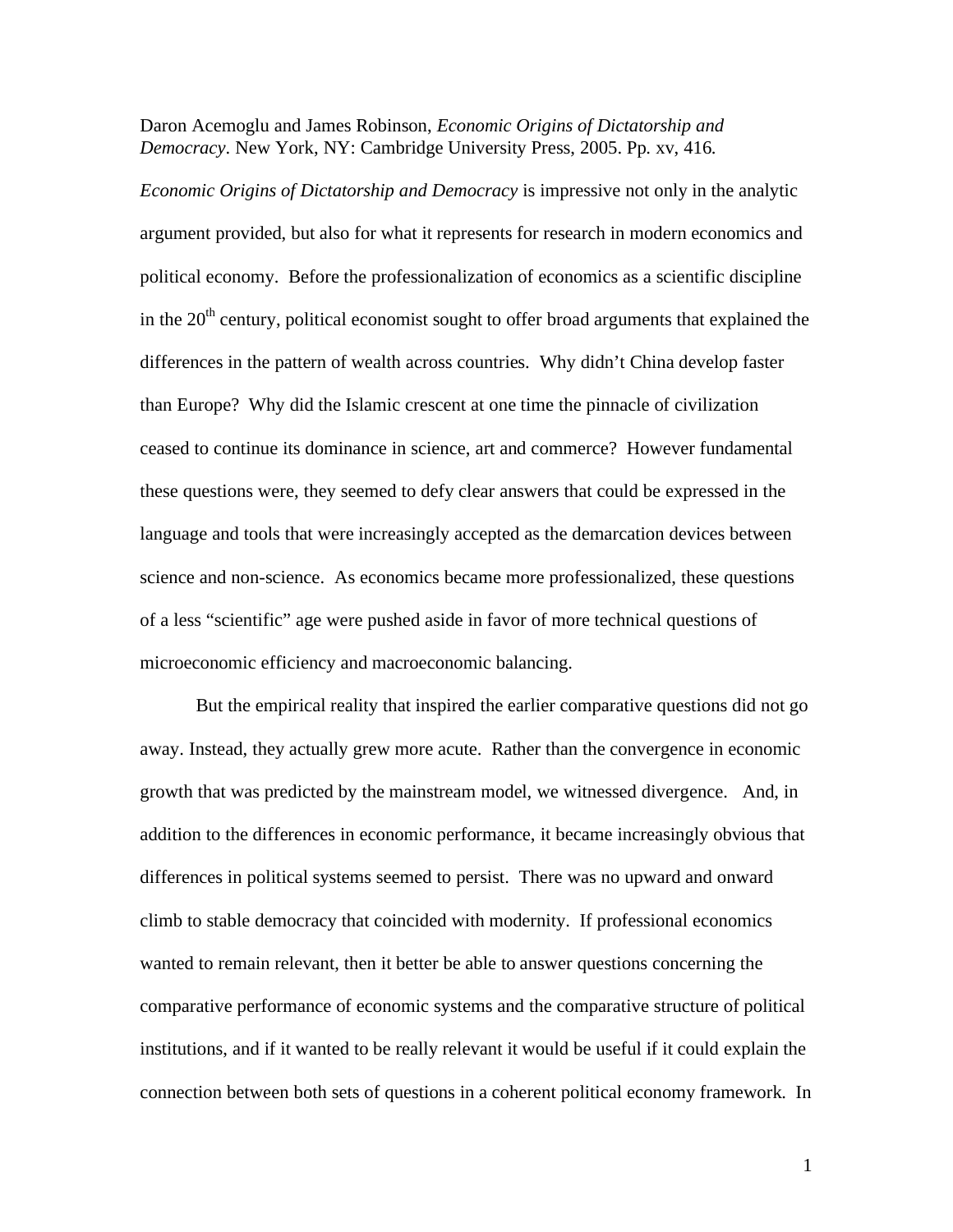other words, research at the beginning of the  $21<sup>st</sup>$  century starts where it left off at the end of the 19<sup>th</sup> century. Political economy is back in vogue among economists and political scientists, and comparative institutional and comparative historical analysis is the mode of inquiry that the best work in modern political economy pursues.

 Another way to think about this, is that economic inquiry takes on an hour-glass shape. The end of the  $19<sup>th</sup>$  century represents the top of the hour-glass, the mid- $20<sup>th</sup>$ century of an institutionally antiseptic theory of economic behavior represents the narrow middle of the hour-glass, and the period from late  $20<sup>th</sup>$  century to today is represented by the bottom part of the hour-glass as the questions asked and the model of analysis broadens to tackle the "big" questions of social systems of exchange and production, and alternative political structures. The history of political economy over the past century cannot be adequately told without thinking through this metaphorical image of the hourglass, and tracing out the cultural reasons for this trajectory of economic inquiry.

 Daron Acemoglu is one of the main intellectual agents of change in this transformation of modern economics and political economy. He inherited a grand tradition in political economy (though he appears to be ignorant of it, which I will talk about later), but there should be little doubt that his work (often with James Robinson, but not exclusively) has captured the intellectual attention of the academic world in a way that those in that previous generation of political economists never did. In Acemoglu's hands, comparative political economy is something that is respected by the faculty and students at MIT, and gets published in the *AER*, *QJE*, and *JPE*. For young scholars in the field of political economy, the awarding of the John Bates Clark Award to Acemoglu in 2005 is as big a professional event as the awarding of the Nobel Prize in 1986 to James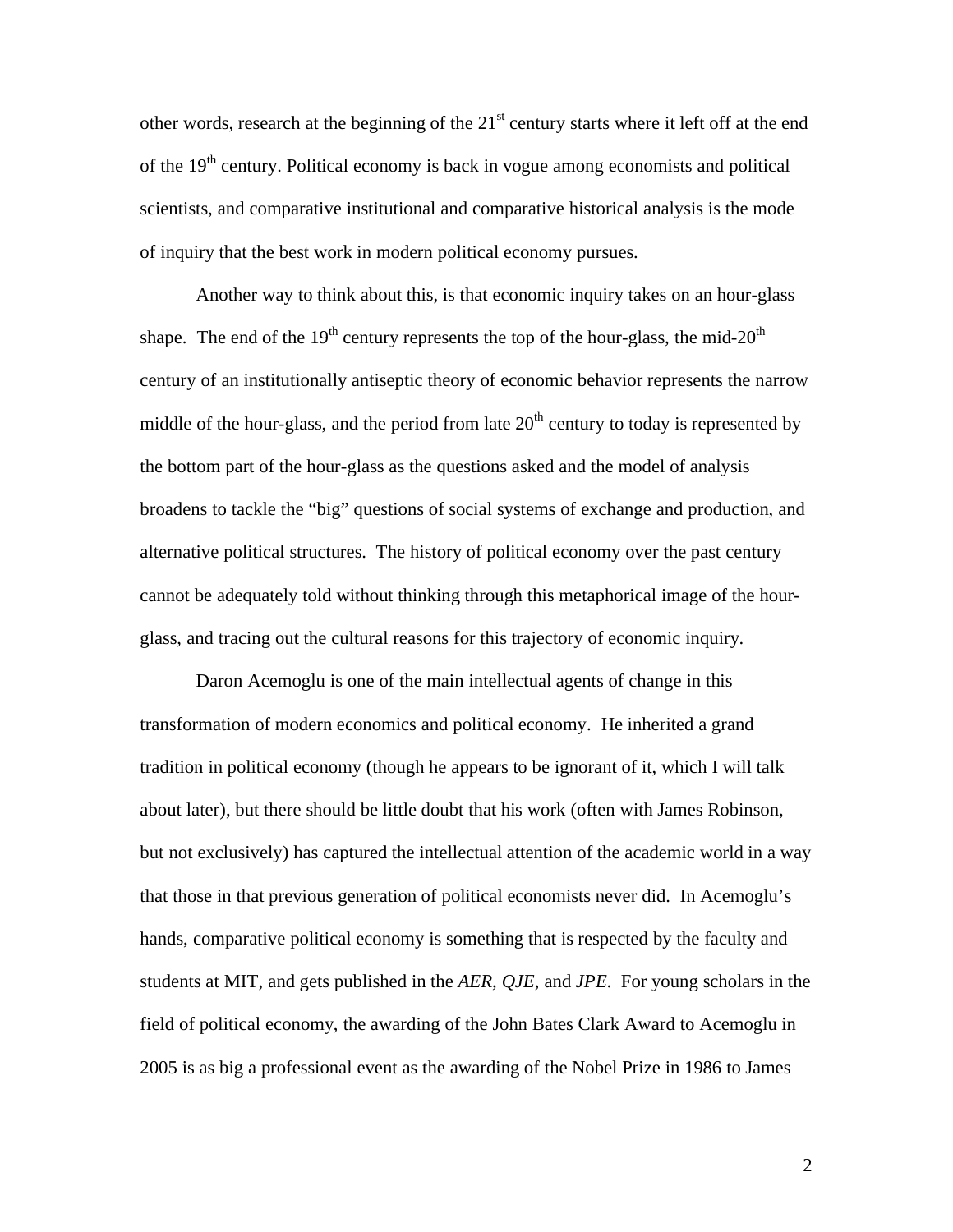Buchanan was to my generation. But we have to admit (no matter how much we want to resist the lure of fad and fashion in science) that the Clark Award is a better barometer of what is currently fashionable than the Nobel. To win the Clark Award means you are "in" the club, to win the Nobel means the club recognizes that you did something of value whether they consider it to part of the in-club now or not is a case by case matter. With Acemoglu's Clark Award it is evident that political economy is once more firmly established in the mainstream of the profession of academic researchers in economics and political science.

 In essential character, Buchanan's work in political economy was analytical and tackled puzzles that arose against a background of the failure of fiscal restraint and monetary responsibility in the western democracies during the post-WWII period. It was not historical, and it was not explicitly comparative. Gordon Tullock tackled issues of non-democratic states and the paradox of revolution, but his pioneering analysis of these issues has had a limited influence among mainstream economists and political scientists. Moreover, his work while historically informed, was not primarily historically narrated. It was instead, primarily analytical with some use of history to illustrate. It was not what could be termed deeply historical.

 Acemoglu and Robinson are not "deeply historical" either, but they are more rooted in historical narrative than the work of previous political economists. And they are explicitly comparative. They study four case studies: Britain, Argentina, Singapore, and South Africa. Each of the cases is selected to represent a exemplar of the alternative political pathways that can be followed. The consolidated democracy that does not experience reversals (Britain), unconsolidated democracy that eventually reverts back to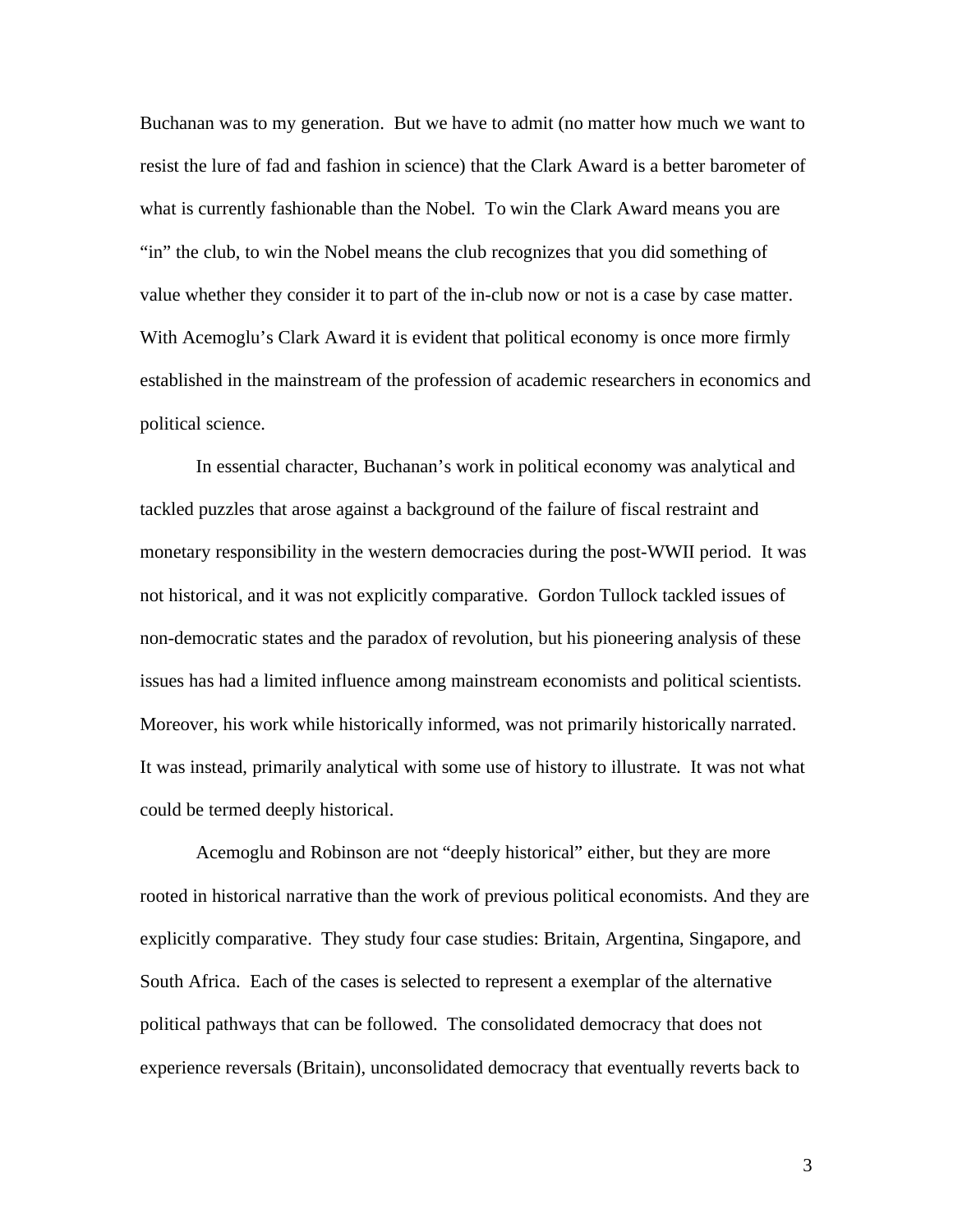non-democracy (Argentina), stable non-democracy that can persist without significant repression (Singapore), and non-democracy that requires repression to survive (South Africa). The historical time period examined in these cases is the lengthy consolidation process in Britain from the Glorious Revolution (1688) to the establishment of full universal suffrage for men and women (1928): to the oscilation between democracy and non-democracy in Argentine from the constitution of 1853 through military coups, Peronism, radicals, and liberal reformers in the  $20<sup>th</sup>$  century; to the experience with nondemocracy in the  $20<sup>th</sup>$  century in Singapore and South Africa.

 But Acemoglu and Robinson's book is not a work in political history. Instead, it is a work in the analytic narrative tradition of scholarship in political economy (I reviewed the Bates, et. al., *Analytic Narratives* for this journal). The fundamental contribution of the book is to be judged on the *analytical* level, with the narrative employed to illustrate the interpretive power of the core model. The main idea is to expose the underlying causal mechanism that is at work in political-economic reality.

 Acemoglu and Robinson have two basic ideas they are attempting to model: Conflict and Commitment. The first idea is that political life is full of conflicting interest groups. They pair these group downs to two --- the ruling elite and citizens (disenfranchised social classes at the start). The ruling elite will make concessions to democracy only in situations where the disenfranchised can form a coalition and threaten the ruling power of the elite. But the disenfranchised citizens have good reasons to believe that the ruling elite will renege on their promise of concessions in times of political tension once order is restored. Thus, we have the basic game structure. Ruling elite are offering the promise of concessions to the citizens, but they have trouble making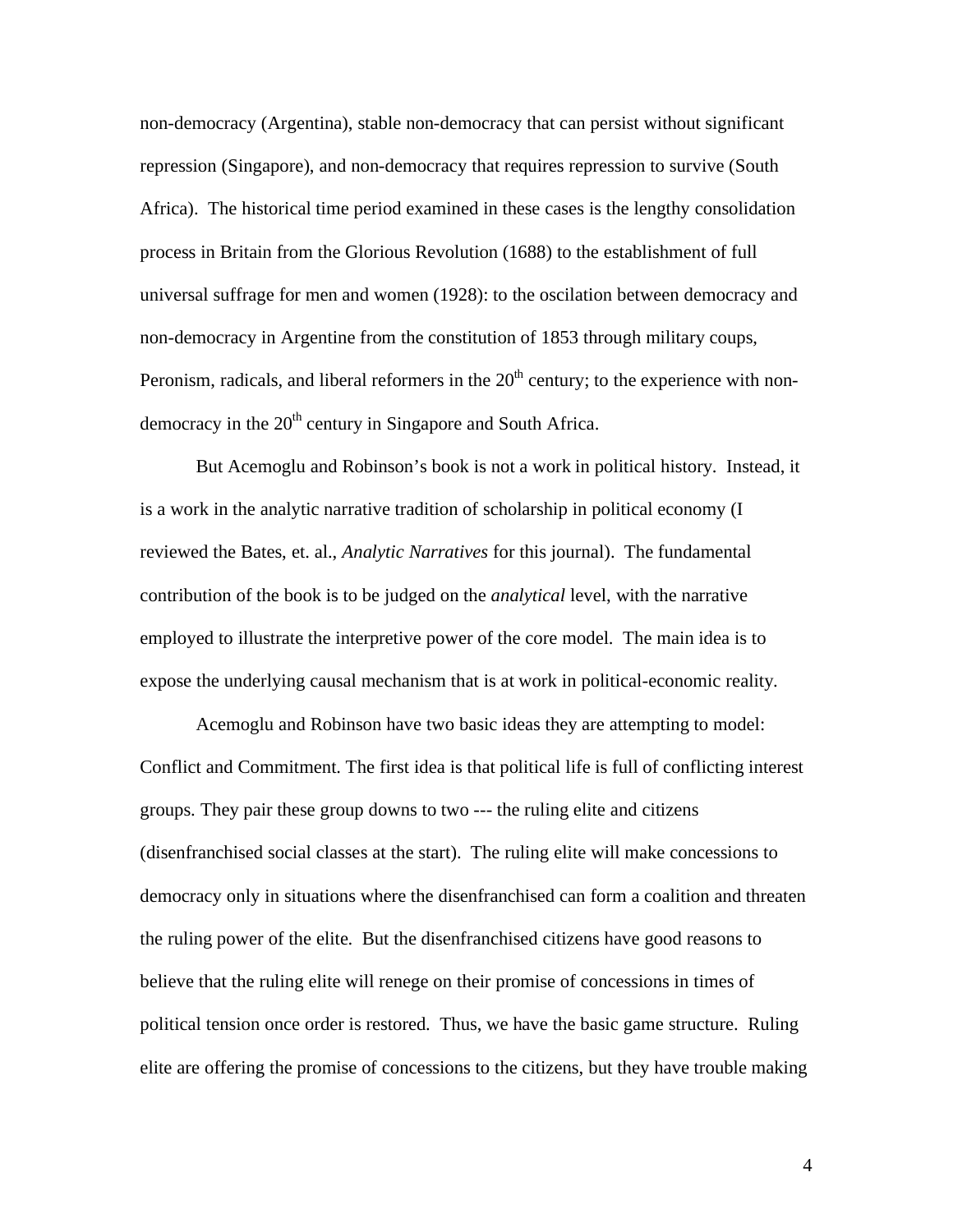those concessions in a credible manner. Policies, Acemoglu and Robinson reason, are easier to reverse than fundamental political structures, so the social classes agitate for change will cease the pressure for overturning the ruling elite in situations where the elite agree to concessions in the form not of policy but of fundamental political structure. Movements toward democratic rule emerge as a commitment device by rulers to appease the conflict with competing social classes, which would have overturned the regime had no concessions been made.

 With this theory in hand, Acemoglu and Robinson go out to explain how Britain resolved social tensions through consolidated democracy, how Argentina was unable to credibly commit to fundamental political change and so its movements toward democracy were unconsolidated, how Singapore was able through industrialization in the post-colonial period to ease social tensions and thus eliminate the need for democratic consolidation and also the need for repression, and how South Africa was unable to ease social tensions and unable to make the necessary credible commitments, so its nondemocratic regime had to resort to repression to survive in power. The narratives are different, but the general story is the same and it is about political survival as coping with conflict, and commitment devices are essential for that coping.

 This is a parsimonious and powerful theory for constructing the comparative analytic narratives that Acemoglu and Robinson provide. However, Jon Elster raised a very important issue in his critical essay "Rational Choice History: A Case of Excessive Ambition," *American Political Science Review*, when he argued that in constructing analytic narratives, a disregard for facts cannot be excused because of the beautiful simplicity of the analytic model constructed. To put it another way, when novelists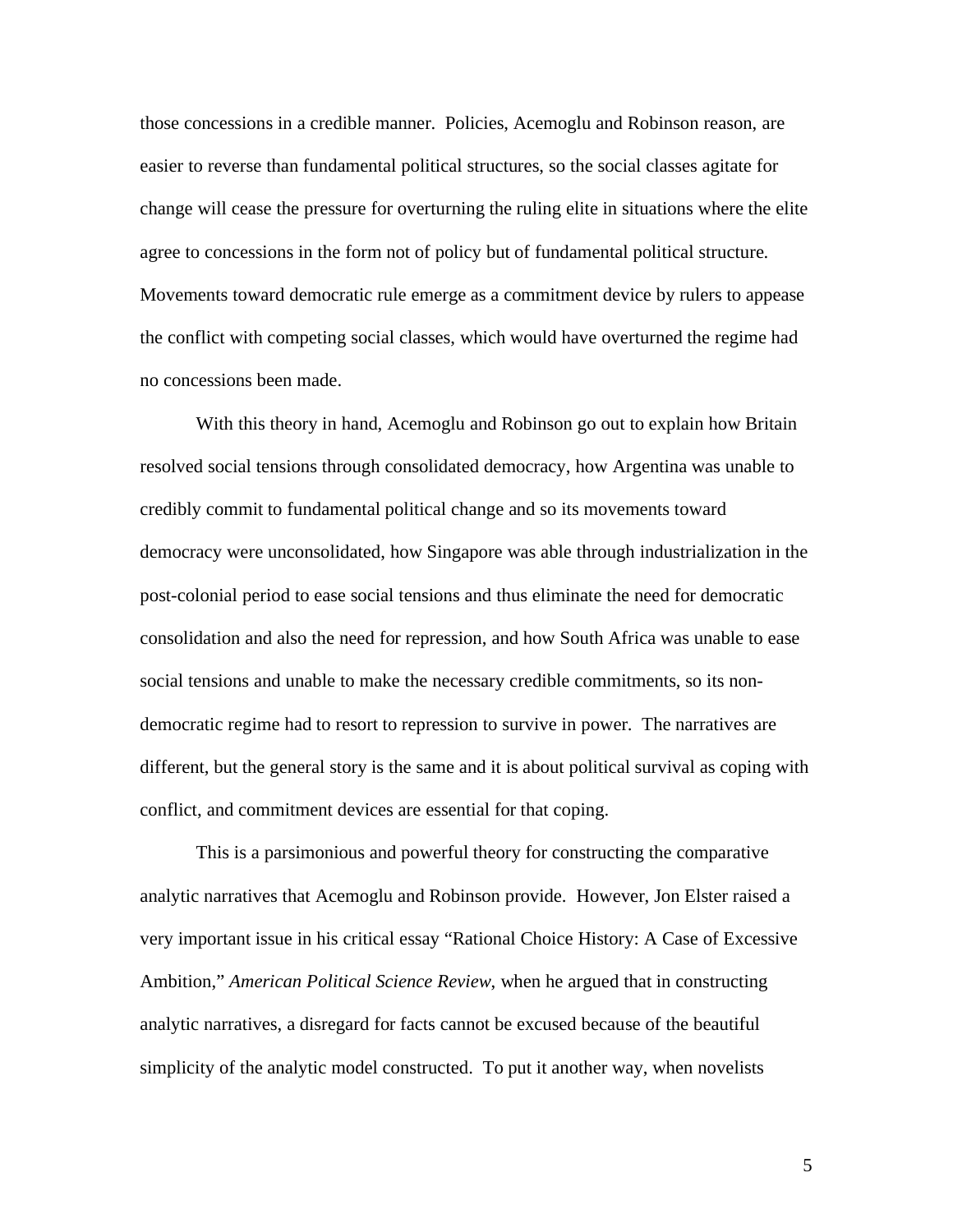construct narratives we do not hold them to any factual standard, but the best novels do ring "true" to us. Novels are true, but not factual. This, however, is an unacceptable outcome for scholarship. When we write political-economic histories, we must be factual and if we are lucky they will also be true.

 So do the stories that Acemoglu and Robinson construct fit the facts and ring true? Here I think a reasonable debate should be engaged. Political and economic historians have documented that revolutionary challenges to elites do not come from the destitute. They are too poor, too weak, too busy just trying to survive to be politically outraged. No, revolutionary challenges come from competing elites. Claims of "dual power" drive revolutionary moments. How would the historical narrative be different if Acemoglu and Johnson looked at the way that ruling elites must negotiate with challenging elites, in order to maintain order over the masses? The masses must be addresses because they fuel the economy and thus the tax system, but the challenges come from competing elites.

 But reasonable people can debate these issues. Acemoglu and Robinson also argue that the relationship between economic growth and democracy is weak, and that it is other historical factors that determine the transition to democracy other than economic growth. Again reasonable people can disagree, but there are two empirical issues which their perspective cloud out of view right from the start. First, the observation that the countries that experience economic development prior to the transition to democracy tend to adopt democratic institutions that constrain the confiscatory power of the ruling elite, whereas when countries pursue democracy prior to economic development the democratic institutions adopted maximize the redistributive powers of the state. Second,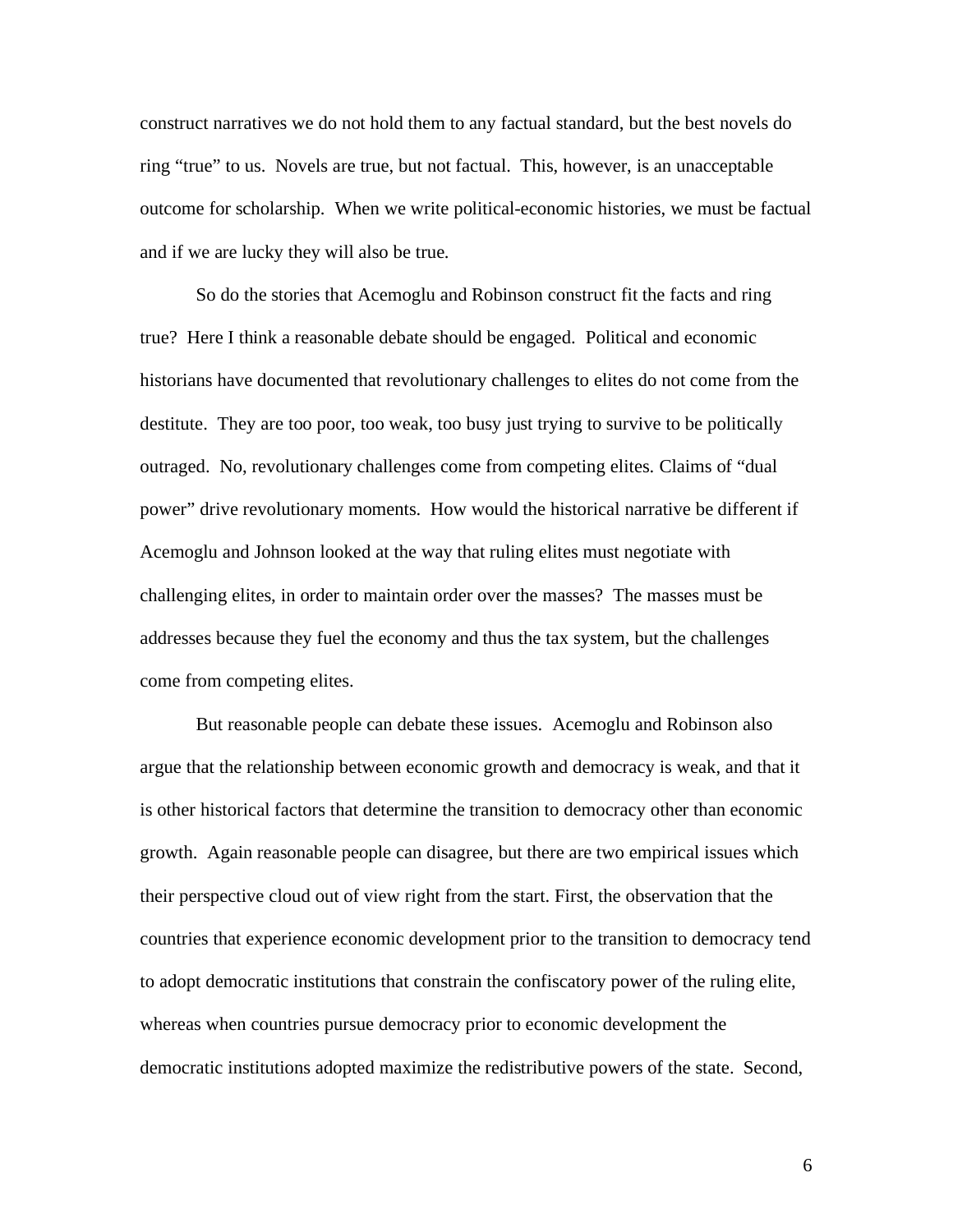the observation that many of the recent transitions to democracy have in fact been transitions to illiberal democracies precisely because they were transitions to democratic forms which maximized the redistributive powers of the state, rather than constraining the confiscatory powers of the state. The idea of an illiberal democracy doesn't fit neatly into Acemoglu and Robinson's analytical framework.

 These complaints are empirical in nature. But there are also analytical sins of omission in Acemoglu and Robinson's ambitious book. The most egregious omission is the failure to cite and discuss the work of James M. Buchanan on the time consistency problem and credible commitment at the core of the analysis of government. Geoff Brennan and James Buchanan's *The Power to Tax* and *The Reason of Rules* address this foundational issue. And Buchanan's *Limits of Liberty* is focused on the constitutional contract that negotiates our way out of the conflict equilibrium. Buchanan shows how it is through constitutional-democratic contract, that we move from politics as games of conflict, to politics as games of exchange. Buchanan's overriding puzzle is how in this transition to democracy, the protective state (police, courts and national defense) and the productive state (public goods) can be empowered without also unleashing the redistributive state (the churning of special interests). Buchanan's concern with the redistributive state undermining the democratic order is in direct contrast to the argumentative line that Acemoglu and Robinson put forth in their work where redistribution is the key tool for constructing sustainable democracies. In short, a charge of intellectual irresponsibility can be leveled at *Economic Origins of Dictatorship and Democracy* in Acemoglu and Robinson's failure to at least engage Buchanan's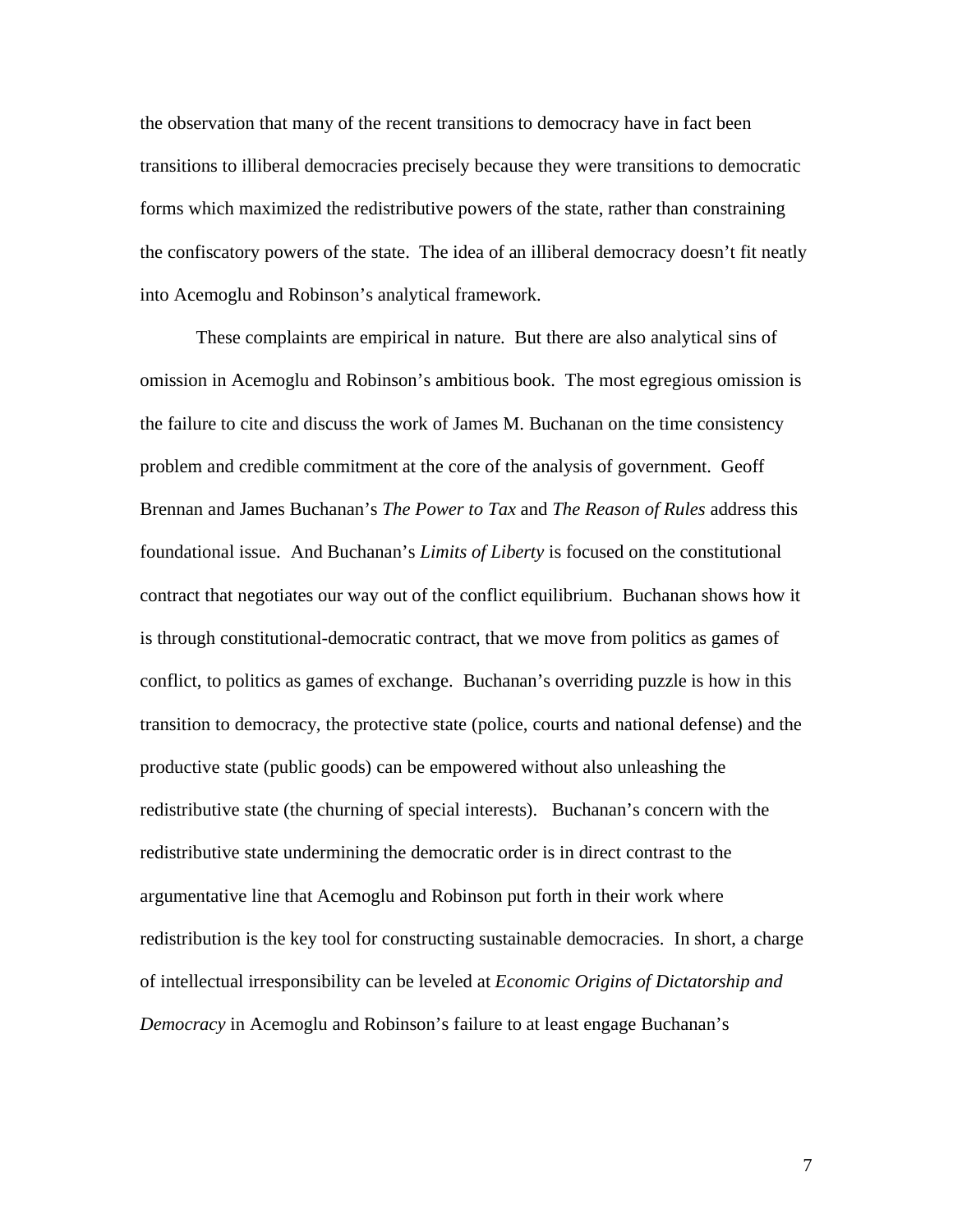contributions to this field even if ultimately the judgment by Acemoglu and Robinson would be that Buchanan didn't solve the problem effectively.

 The sins of omission are not limited to Buchanan's foundational contribution to the field he created --- constitutional political economy --- but also to other more recent work in the field: Kuran's work on preference falsification and revolutions; Weingast's work on the paradox of governance and on how market-preserving federalism as an institutional solution to the commitment problem; Rodrik's work on promises, promises and the idea of policy overshooting to signal commitment; Olson's work on the intricate institutional mix that is required for countries to realize the extensive benefits of the gains from specialization and trade; and Shleifer's work on predation and institutional possibilities in coping with the grabbing hand of the state on the one hand, and the opportunism of private actors on the other. In each of these contributions to political economy, the authors wrestle with the core idea of coping with games of conflict by establishing binding and credible commitments so that these games can be transformed into ones of cooperation and exchange. Not that I would expect a citation, but my own work in *Why Perestroika Failed* and several subsequent articles examined Soviet and post-Soviet economic and political reforms in this credible commitment framework as well. My point is rather the simple one that the claim to originality in Acemoglu and Robinson on the analytical front is "thin" and the historical narrative offered is a bit "forced".

 Despite these concerns, *Economic Origins of Dictatorship and Democracy* is a welcomed addition to the literature and will undoubtedly attract attention to the field of political economy and spur much research on the nature and history of democratic